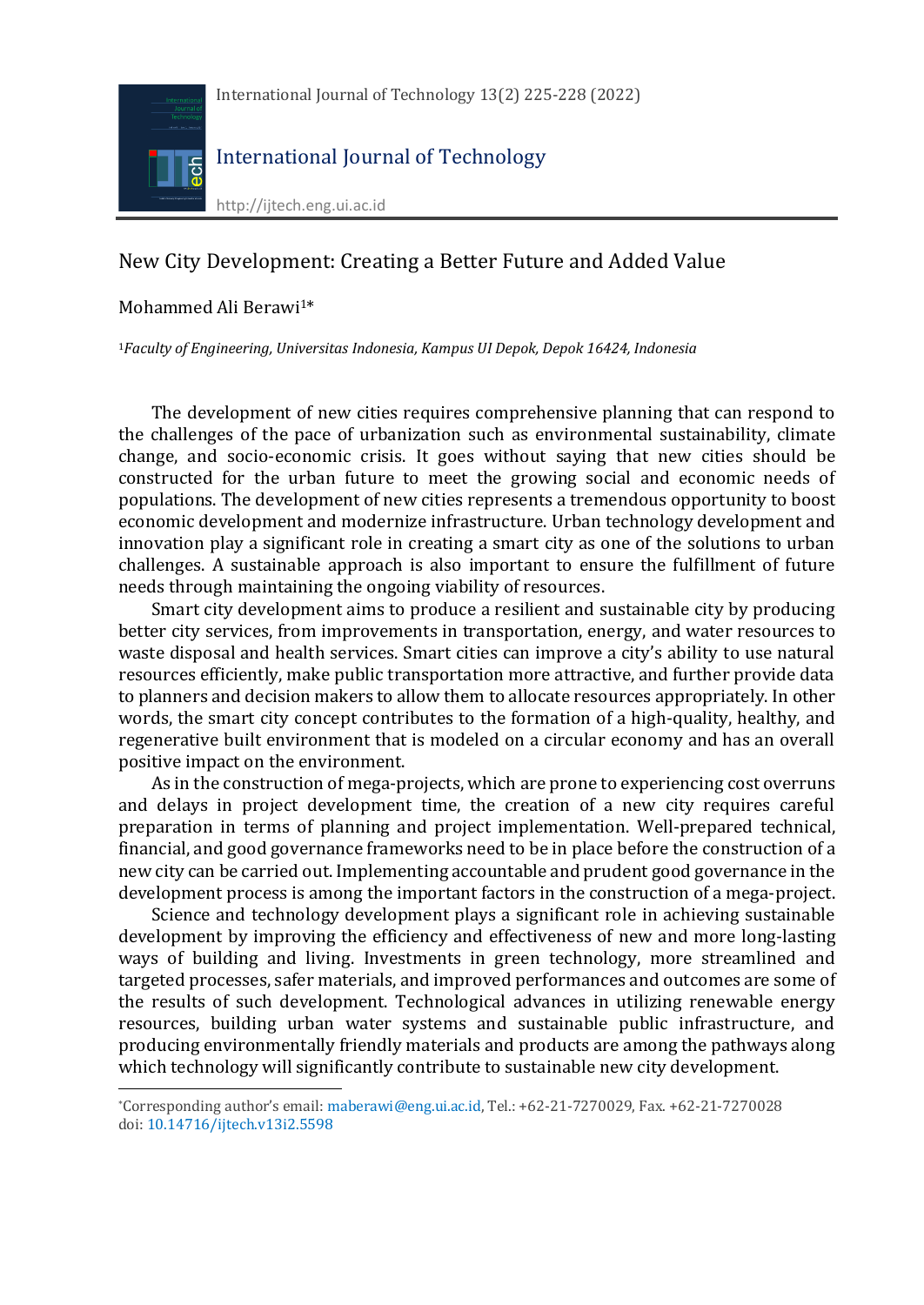Indonesia is planning to move its capital to a different island, from Jakarta to a new city named Nusantara in East Kalimantan. The new capital's development will begin with the construction of major infrastructure, including the presidential palace and government buildings, and the construction of residential housing, social-commercial precincts, and basic facilities in the main area of the new capital. Public-private partnership, along with longterm modern infrastructure and anchor institutions, are the basic components needed for a successful new capital city.

The new capital city is also expected to focus on innovation and entrepreneurial environments to foster growth and investment to boost economic performance as well as to improve citizens' quality of life. Regional development will be facilitated to represent a nation's progress and to serve as a catalyst for building and spreading centers of productivity and economic activity. An inclusive city for all.

## **Empowering Science and Technology Development**

The improvement of technologies that generates alternative methods, techniques, and end products is required to accelerate various developments in all research areas. In this context, this edition presents twenty papers dedicated to systematic and empirical research in science and engineering that foster scientific and technological development.

The first paper, written by L.C. Alfonso-Orjuela, Y.A.C. Gomez, and J.A.P. Sandoval, presents a classification of the ways in which small–medium enterprises (SMEs) in Columbia have adopted information and communication technology (ICT) to increase their productivity and competitiveness. The authors argue that five groups of firms can be delimited using technological tools, departmentalization, and perception to implement ICTs in the organization.

The next paper, written by S. Soegiharto, T.Y.M. Zagloel, Sunaryo, and Komarudin, examines ship inventory routing and cargo stowage planning on chemical tankers. The authors argue that their model successfully integrates stowage planning, which accommodates cargo capacity, ship stability, and ship durability, into the inventory routing.

The third paper, written by A. Maarouf and O.N. Korableva, investigates the relationship between credit constraints and innovation. The authors argue that credit constraints are negatively correlated with the decision of the company to introduce new products or to spend on R&D internally or externally.

The fourth paper, written by Z. Sabara, I.N. Afiah, and R. Umam, presents the integration of green ergonomics by applying the robust decision making (RDM) approach to water resources management. The authors argue that scenarios for determining operational policies for natural resource management are influenced by conditions of economic growth, political conditions, and climate change.

The fifth paper, written by J. Siswanto**,** S. Suakanto, M. Andriani, M. Hardiyanti, and T.F. Kusumasari, presents interview bot development with natural language processing and machine learning. The authors claim that a two-way chatbot to determine the competence level of a person has been successfully developed.

The next paper, written by R. Zuraida, T. Wijayanto, and H. Iridiastadi, characterizes the fatigue associated with prolonged simulated driving by employing electroencephalography. The authors argue that theta waves can be interpreted as manifestations of fatigue and temporal waves as the selected cortical area of concern.

The seventh paper, written by A. Rahman, S.I. Ihsan, and N. Hassan, examines the fuzzylogic-controlled two-speed electromagnetic gearbox (AEM-2SGB) for an electric vehicle. The authors argue that the AEM-2SGB is a prospective gearbox due to its weight reduction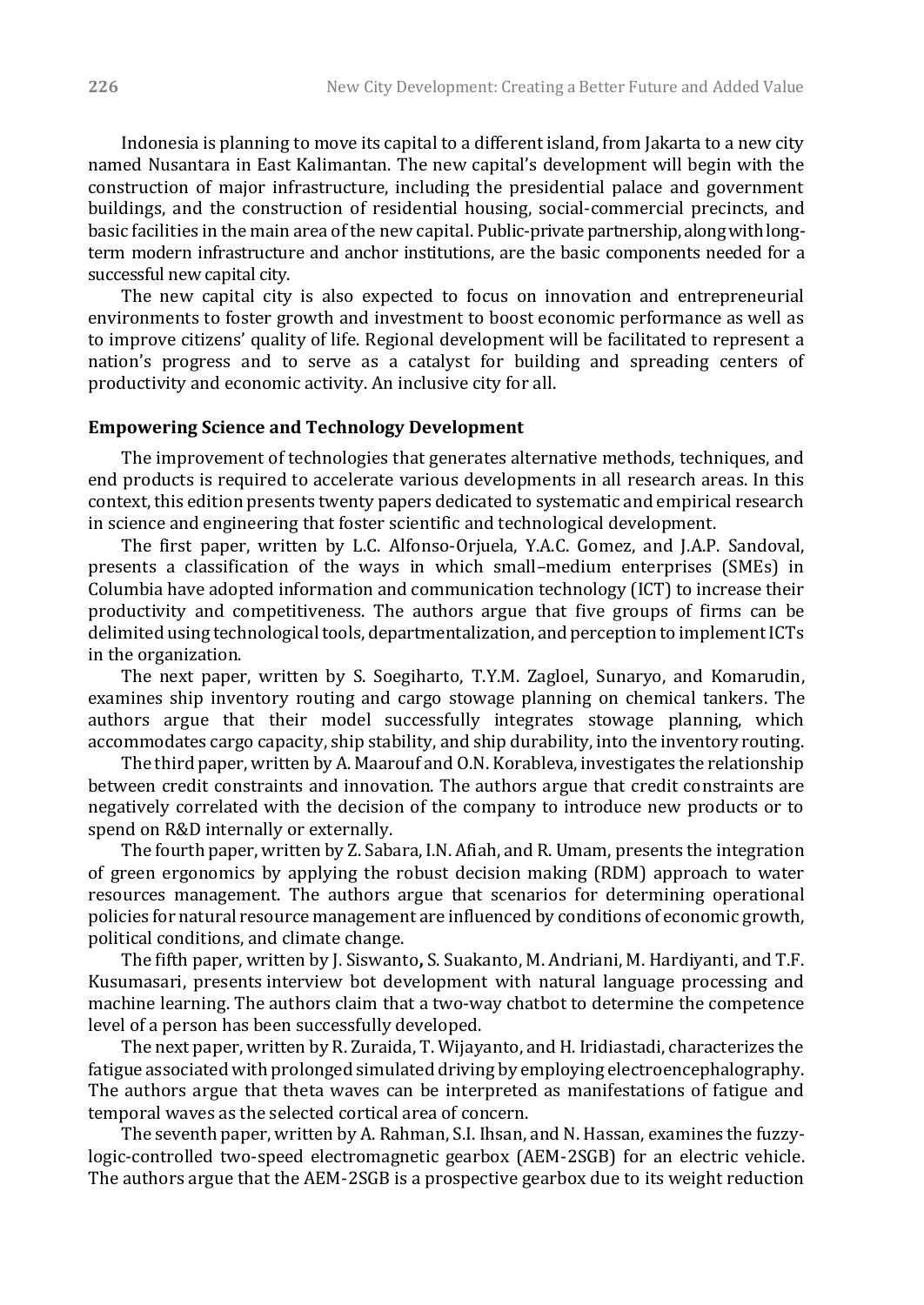of 37%–66%, transmission loss reduction of 40%–90%, and battery life enhancement of 5%.

The eighth paper, written by S. Buana, K. Yano, and T. Shinoda, evaluates the methodology for outfitting a ship with equipment for a ballast water management system. The authors argue that a method using ozone is the most appropriate according to the ship designer, while a combination of filter and ultraviolet is regarded as the most proper selection by the shipowner.

The next paper, written by R.M. Ariefianto, Y.S. Hadiwidodo, and S. Rahmawati, examines a wave energy converter (WEC) using a unidirectional cascaded gear system over a short wave period. The authors argue that modifying the mechanical drive system configuration can increase the efficiency of a WEC for a sea state that has certain limitations.

The tenth paper, written by S. Baso, A. Ardianti, A.D.E. Anggriani, Rosmani, and L. Bochary, investigates the added resistance of a ship using a hydro-elastic body in waves. The authors argue that the effect of the hydro-elastic body on the ship resistance is the same as for the rigid body, and that the same behavior can be observed in the added-resistance state.

The eleventh paper, written by H. Maulana and R.F. Sari, seeks to achieve authorship verification of the Federalist Papers corpus. The authors argue that applying the long shortterm memory (LSTM) algorithm to authorship identity elimination achieves a good performance.

The next paper, written by M. Farid, M.I. Pratama, A.A. Kuntoro, M.B. Adityawan, F.I.W. Rohmat, and I.R. Moe, presents flood prediction due to land cover change in river basins. The authors argue that for every forest or agricultural area converted into an urban or bare soil area, the flood peak discharge, flood area, and flood volume would slightly increase.

The thirteenth paper, written by A. Kurniawan, T. Yamamoto, A.W. Ekawati, L.N. Salamah, A.A. Amin, and A.T. Yanuar, investigates the characteristics of Cd(II) biosorption into streamer biofilm matrices. The authors argue that the natural streamer biofilm is a promising biosorbent for Cd(II) removal in water pollution treatments.

The fourteenth paper, written by L. Qadariyah, S. Sahila, C. Sirait, C.P.E. Purba, D.S. Bhuana, and Mahfud, investigates the surfactant production of methyl ester sulfonate from virgin coconut oil using aluminum oxide with microwave assistance. The authors argue that the optimum conditions for surfactant production include a microwave power of 450 W and a reactant mole ratio of 1:1.

The next paper, written by K.P. Tulegenovna, E.S. Negim, K.M.A. Azzam, and M.A. Bustam, presents the modification of xanthan gum with methyl methacrylate and investigation of its rheological properties. The authors argue that the properties of XG-g-MMA provide good prospects for this copolymer to be used as a safe thickener in cosmetology or the oil industry.

The sixteenth paper, written by D. Timotius, Y. Kusumastuti, and Rochmadi, presents a characterization and equilibrium study of the drug release of pH-responsive chitosan (CTS)-graft-maleic film (MA). The authors argue that increasing the MA:CTS ratio leads to an increase in tensile strength and a reduction in the elongation at break.

The next paper, written by K.C. Wanta, W. Astuti, H.T.B.M. Petrus, and I. Perdana, examines the product diffusion–controlled leaching of nickel laterite using a lowconcentration citric acid leachant under atmospheric conditions. The authors argue that the activation energy for nickel recovery evaluated using their model is better compared to the conventional shrinking-core models.